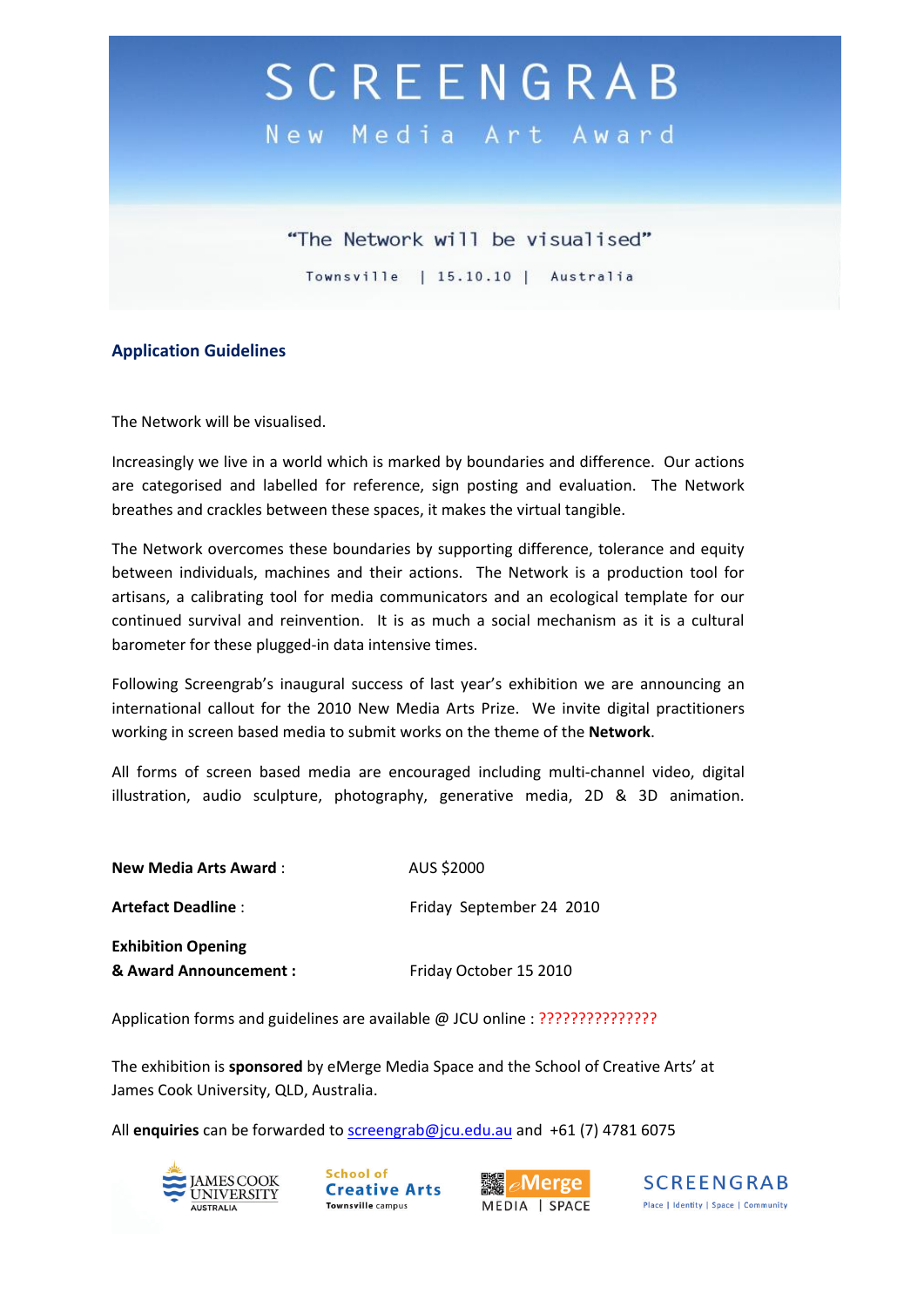# SCREENGRAB

New Media Art Award

### "The Network will be visualised"

Townsville | 15.10.10 | Australia

#### **Submission Guidelines**

**Deadline Friday 24th Sepetmber Apply Application forms** can be filled out online on our project site @ ????????????? **Submit** A **link** to the preview file on the accompanying application form (if applicable). **Send** A copy of your work (2GB Max) to our **SendSpace** account. A link to this account can be found on our project site @ [http://www.sendspace.com/dropbox/5bi87i](https://mail.jcu.edu.au/wm/mail/fetch.html?urlid=g0ae8004fcd5d889c50007464c89871334kihep9l8l&url=http%3A%2F%2Fwww.sendspace.com%2Fdropbox%2F5bi87i) **Or** Fill out the application form at the above address and send us a shiny disc (**CD** or **DVD**) of your creation to :

#### **Screengrab** c/o Elly Murrell School of Creative Arts James Cook University Townsville, Queensland Australia 4811

#### **Examples of Media Genres**

**Data Visualisation** (2D , video, generative or animation)

Themed **photographic work (or series)** which incorporate a significant element of digital manipulation.

D**igital illustration (or series)** / Web based **comics** and short **graphic novels**

**2D & 3D animations, Dramatic or non-fiction video** content of **10 minutes or less**

**Audio documentary, audio sculpture** or **sound art** pieces of **15 minutes or less** 

**All submissions should not have a production date no earlier than October 1 st 2008**

**Websites** we are happy to link directly to your **website** however, if you are concerned about reliability and performance we would prefer to have a local copy supplied on **CD Rom.**